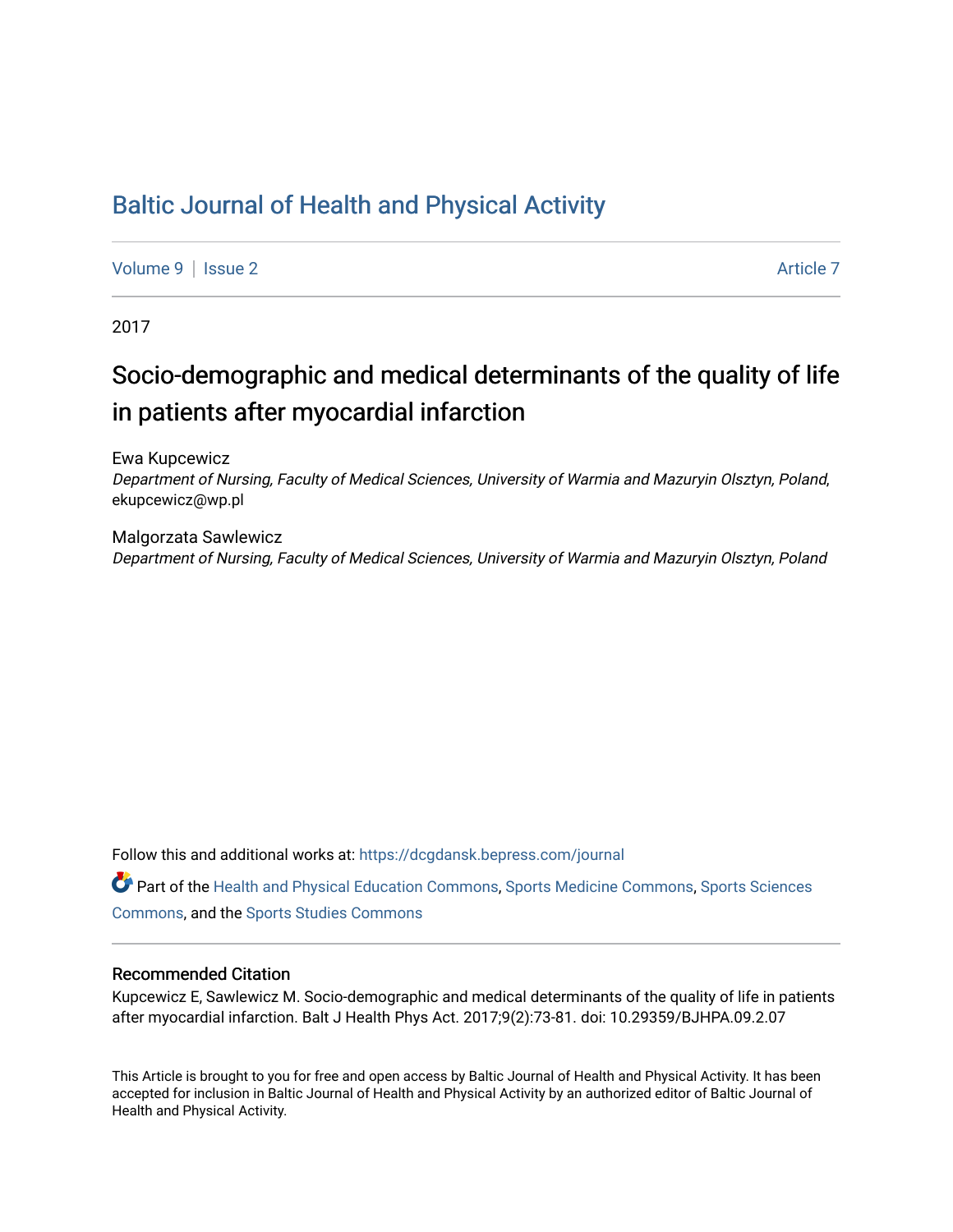**article details**

| Article statistics           | Word count: $3,521$ ; Tables: $3$ ; Figures: $0$ ; References: $27$                                                                                                                                                                                                                                                                                                                                                                                                                                                                                                                                                                                                                                                                                                                                  |
|------------------------------|------------------------------------------------------------------------------------------------------------------------------------------------------------------------------------------------------------------------------------------------------------------------------------------------------------------------------------------------------------------------------------------------------------------------------------------------------------------------------------------------------------------------------------------------------------------------------------------------------------------------------------------------------------------------------------------------------------------------------------------------------------------------------------------------------|
|                              | Received: July 2016; Accepted: February 2017; Published: June 2017                                                                                                                                                                                                                                                                                                                                                                                                                                                                                                                                                                                                                                                                                                                                   |
| <b>Full-text PDF:</b>        | http://www.balticsportscience.com                                                                                                                                                                                                                                                                                                                                                                                                                                                                                                                                                                                                                                                                                                                                                                    |
| Copyright                    | © Gdansk University of Physical Education and Sport, Poland                                                                                                                                                                                                                                                                                                                                                                                                                                                                                                                                                                                                                                                                                                                                          |
| Indexation:                  | AGRO, Celdes, CNKI Scholar (China National Knowledge Infrastructure), CNPIEC, De Gruyter - IBR (International<br>Bibliography of Reviews of Scholarly Literature in the Humanities and Social Sciences), De Gruyter - IBZ<br>(International Bibliography of Periodical Literature in the Humanities and Social Sciences), DOAJ, EBSCO - Central<br>& Eastern European Academic Source, EBSCO - SPORTDiscus, EBSCO Discovery Service, Google Scholar, Index<br>Copernicus, J-Gate, Naviga (Softweco, Primo Central (ExLibris), ProQuest - Family Health, ProQuest - Health &<br>Medical Complete, ProQuest - Illustrata: Health Sciences, ProQuest - Nursing & Allied Health Source, Summon<br>(Serials Solutions/ProQuest, TDOne (TDNet), Ulrich's Periodicals Directory/ulrichsweb, WorldCat (OCLC) |
| <b>Funding:</b>              | This research received no specific grant from any funding agency in the public, commercial, or not-for-profit<br>sectors.                                                                                                                                                                                                                                                                                                                                                                                                                                                                                                                                                                                                                                                                            |
| <b>Conflict of interest:</b> | Authors have declared that no competing interest exists.                                                                                                                                                                                                                                                                                                                                                                                                                                                                                                                                                                                                                                                                                                                                             |
| <b>Corresponding author:</b> | Dr n. med. Ewa Kupcewicz; Katedra Pielęgniarstwa, Wydział Nauk Medycznych, Uniwersytet Warmińsko-Mazurski<br>w Olsztynie; Ul. M. Oczapowskiego 2, 10-719 Olsztyn; e-mail: ekupcewicz@wp.pl; phone no. 895246154                                                                                                                                                                                                                                                                                                                                                                                                                                                                                                                                                                                      |
| <b>Open Access License:</b>  | This is an open access article distributed under the terms of the Creative Commons Attribution-Non-commercial<br>4.0 International (http://creativecommons.org/licenses/by-nc/4.0/), which permits use, distribution, and<br>reproduction in any medium, provided the original work is properly cited, the use is non-commercial and is<br>otherwise in compliance with the license.                                                                                                                                                                                                                                                                                                                                                                                                                 |
|                              |                                                                                                                                                                                                                                                                                                                                                                                                                                                                                                                                                                                                                                                                                                                                                                                                      |

### **Authors' Contribution:**

- **A** Study Design
- **B** Data Collection
- **C** Statistical Analysis
- **D** Data Interpretation **E** Manuscript Preparation
- **F** Literature Search
- **G** Funds Collection

# **Socio-demographic and medical determinants of the quality of life in patients after myocardial infarction**

### **Ewa Kupcewicz ABCDEF, Małgorzata Sawlewicz ABCDEF**

Department of Nursing, Faculty of Medical Sciences, University of Warmia and Mazury in Olsztyn, Poland

| abstract                |                                                                                                                                                                                                                                                                                                                                                                                                                                                                                                                                                                                                                                                                                                                                                                                                             |
|-------------------------|-------------------------------------------------------------------------------------------------------------------------------------------------------------------------------------------------------------------------------------------------------------------------------------------------------------------------------------------------------------------------------------------------------------------------------------------------------------------------------------------------------------------------------------------------------------------------------------------------------------------------------------------------------------------------------------------------------------------------------------------------------------------------------------------------------------|
| <b>Background</b>       | Quality of life is a multi-dimensional concept reflecting various aspects of human activity.<br>The aim of the study was to analyse an effect of selected socio-demographic and medical<br>factors on the quality of life of patients after myocardial infarction.                                                                                                                                                                                                                                                                                                                                                                                                                                                                                                                                          |
| <b>Material/Methods</b> | The study group consisted of 80 people, aged from 41 to 85, treated for myocardial infarction<br>in medical entities in Mława (Poland) in the first half of 2014. The study used the SF-36v2<br>questionnaire.                                                                                                                                                                                                                                                                                                                                                                                                                                                                                                                                                                                              |
| <b>Results</b>          | In analysis of the quality of life, the value of the mean domain of physical health was<br>52.6 $\pm$ 11.35, whereas in the domain of mental health, it was substantially lower, i.e.<br>37.6 $\pm$ 5.60. It was found that sex (p = 0.03), age (p = 0.0006), education (p = 0.003),<br>recognized disability ( $p = 0.0001$ ), and support from the family and friends ( $p = 0.01$ ) have<br>a significant effect on the quality of life in the physical domain. Such variables as: age (p<br>$= 0.006$ ), education (p = 0.03), duration of illness (p = 0.03), undergoing check-ups (p =<br>0.001), blood pressure control ( $p = 0.00001$ ), received support from the family and friends<br>$(p = 0.0005)$ significantly determine the level of the quality of life with respect to mental<br>health. |
| <b>Conclusions</b>      | A lower quality of patients' life is observed in the psychological domain than in the physical<br>one.                                                                                                                                                                                                                                                                                                                                                                                                                                                                                                                                                                                                                                                                                                      |
| <b>Key words</b>        | myocardial infarction, quality of life                                                                                                                                                                                                                                                                                                                                                                                                                                                                                                                                                                                                                                                                                                                                                                      |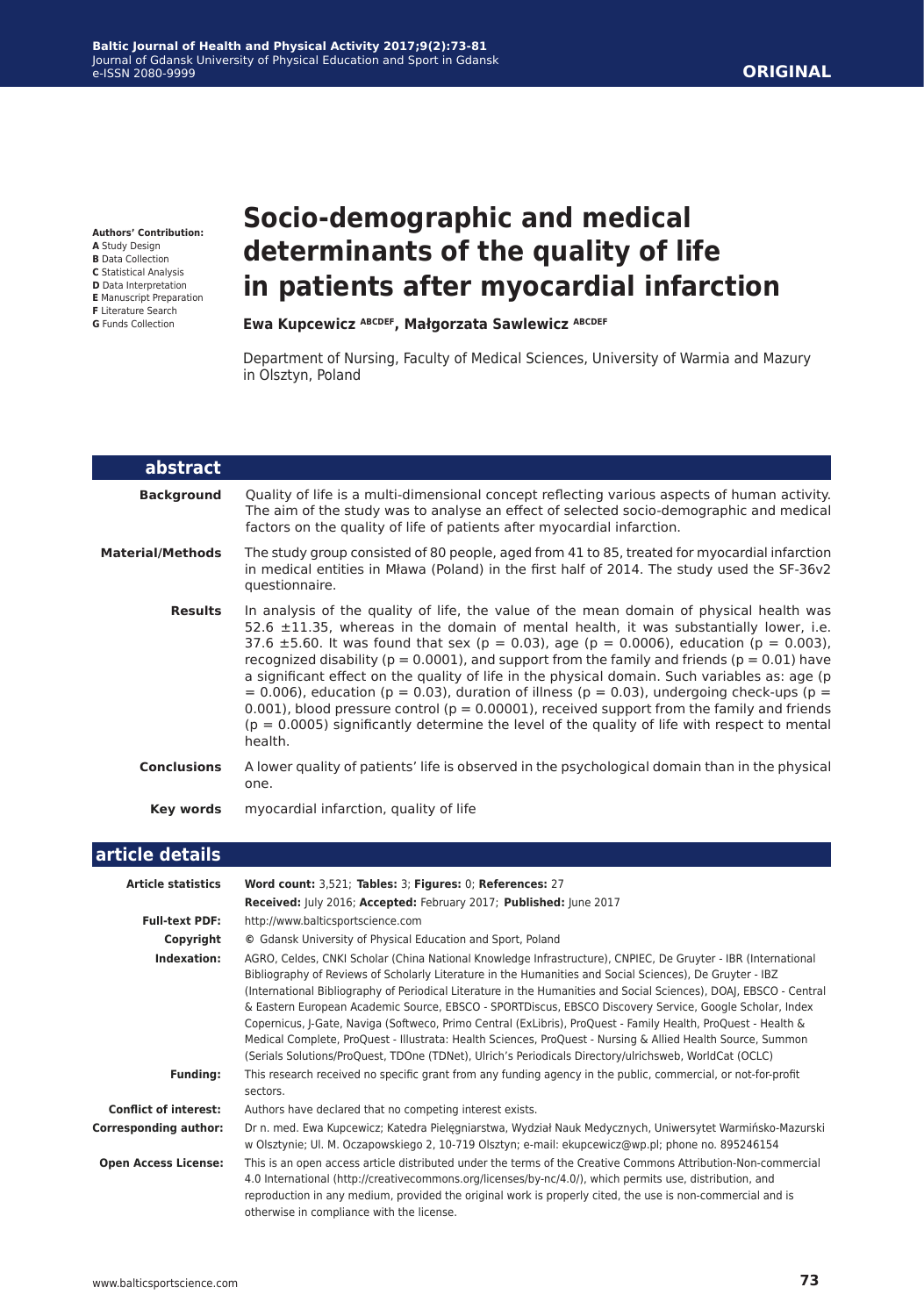## **introduction**

Quality of life is a multi-dimensional concept variously interpreted by many researchers. On the basis of medicine, researchers attempt to unify the concept in this field of science in the form of "the quality of life conditioned by the state of health" – HRQoL. It is defined as a "functional effects of the disease and its treatment received (experienced) by the patient" [1, 2]. "Quality of life conditioned by the state of health" implies that a sense of health is one of the basic factors of the quality of life [2, 3, 4]. It covers four areas: physical and motor skills, mental state, social and economic conditions, somatic sensations [1, 2]. As indicated by Siegrist, research on the quality of life in medicine primarily shows the patient's point of view, which may differ from the one presented by clinicians, as they are a source of important information that could play a significant role in making therapeutic decisions, and importantly – call for patient care outside hospital [5, 6]. Many researchers indicate that expectations faced by modern medicine concern not only treatments or a possibility to extend patients' lives, but also an improvement in the multifactorial aspects of the quality of life dependent on health [7]. The quality of life of people with various diseases of the cardiovascular system is as important as the results of physical examinations, laboratory and clinical studies [7]. Cieslik and Szykowska-Styczyrz believe that "patients with a history of acute coronary syndromes are a specific group, diverse in terms of the severity of the disease, its clinical course, including exercise tolerance and degree of heart failure and pharmacotherapy" [8]. Health-related quality of life in cardiovascular diseases includes aspects such as the definition of the patient's physical, mental and social health and determining the consequences and limitations of the disease, the term functional capacity and the degree of disability, the assessment of health behaviours related to lifestyle, perception of health and self-evaluation, assessment of the rehabilitation process, economic conditions [9]. The subjective feeling of illness does not necessarily correlate with objective (from the medical point of view) health. Each person gets sick in a unique way, and that means that the same disease takes on special significance for the patient in the context of their individual feelings and experiences [10]. In this paper the author attempts to answer the question: "To what extent do socio-demographic and medical factors differentiate the quality of life of patients with myocardial infarction in medical facilities in Mława"? Therefore, analysis of the influence of selected socio-demographic and medical factors on the quality of life of patients with myocardial infarction treated in medical facilities in Mława is the aim of the study.

## **material and methods**

The study was conducted in the first half of 2014 on 80 patients treated for myocardial infarction in the Cardiology Clinic and/or the Intensive Care unit of Cardiology SP Health Care Centre in Mława. Patients were informed about the purpose of the study and their rights to confidentiality. Everyone gave their informed consent to participate in the study. The study included 44 (55%) men and 36 (45%) women aged 41 to 85. The most numerous group were patients aged  $61-70$  (n = 33;  $41.25\%$ ) and over 70 years of age (n = 26; 32.5%). A high proportion of patients were unmarried  $71.25\%$  (n = 57), more than half remained out of retirement ( $n = 41$ ; 51.25%), 35% ( $n = 28$ ) were retired. Most of the respondents lived in the city (66.25%; n = 53), and ⅓ (33.75%; n = 33) in the countryside. The largest group consisted of respondents who had myocardial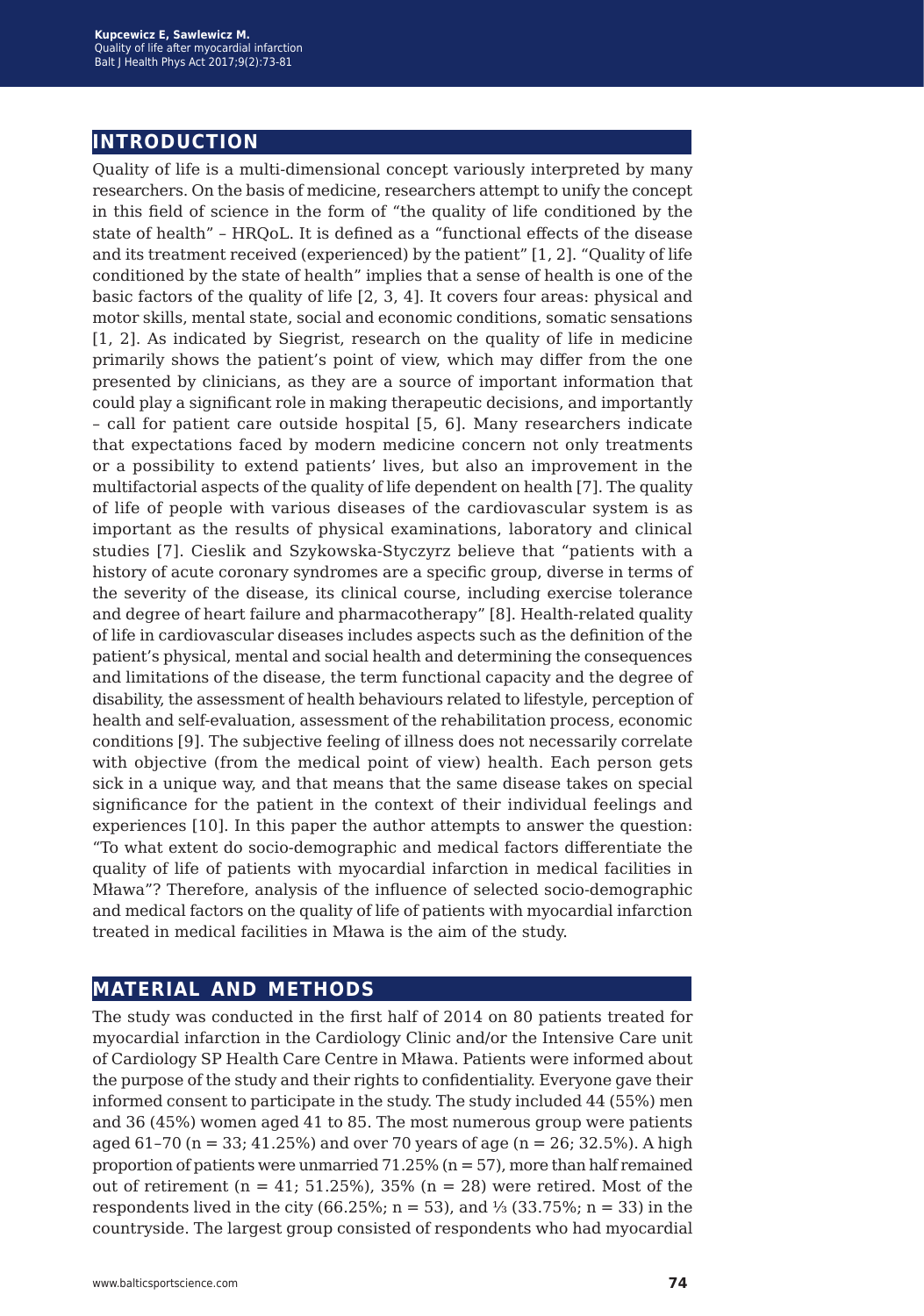infarction 4–5 years before – 25 people (31.25%) and 24 individuals (30.0%) indicated that six years or more passed since. 93.75% of patients had the first myocardial infarction. As many as  $81.25\%$  (n = 65) patients reported being treated also for hypertension. The research method used a diagnostic survey. The research tool was made of a questionnaire of our own design, containing basic socio-demographic data and medical research, and for the overall quality of life a standardized questionnaire SF-36v.2 (Medical Outcomes Study 36 – the Short Form) was used. The SF-36v.2 consists of 36 questions that allow evaluating 8 components of the quality of life, such as: physical functioning (PF – physical functioning), restrictions on the performance of social roles due to physical health (RP – role physical), pain (BP – bodily pain), general health perception (GH – general health), vitality (VT – vitality), social functioning (SF – social functioning), activity factors emotional state (RE-role emotional) and mental health (MH – mental health). The first four of these components (PF, RP, BP, GH) are part of the sum scale assessing the domain of physical health (PCSphysical component summary); the other four (VT, SF, RE, MH) form the scale of the total evaluating the domain of mental health (MCS – mental component summary). Answers to particular questions in the questionnaire have values from 0 to 100 points, with zero being the lowest and 100 the highest quality of life. To evaluate the health physical dimension (PCS) totalled four components (PF, RP, BP, VT) assessing physical health, and in the dimension of mental health (MCS) components (SF, RE, MH, GH) assessing mental health [11]. The sum of points for each dimension scaled according to the following formula:

$$
WP = \frac{\Sigma P - \min \Sigma P}{\max \Sigma P - \min \Sigma P}
$$

WP – scaled value ΣP – actual total points minΣP – minimum total points maxΣP – maximum total points

The collected empirical data was statistically analysed. The influence of sociodemographic variables and health on the quality of life was assessed by SF-36v.2 using non-parametric ANOVA Kruskal–Wallis rank test. The level of significance was at  $p < 0.05$ .

### **results**

The average value of the physical health domain (PCS) in the studied group was  $52.6 \pm 11.35$  with a median of 54.8, while in the domain of mental health (MCS) it was much lower, at  $37.6 \pm 5.60$ , with a median of  $37.5$  (Table 1).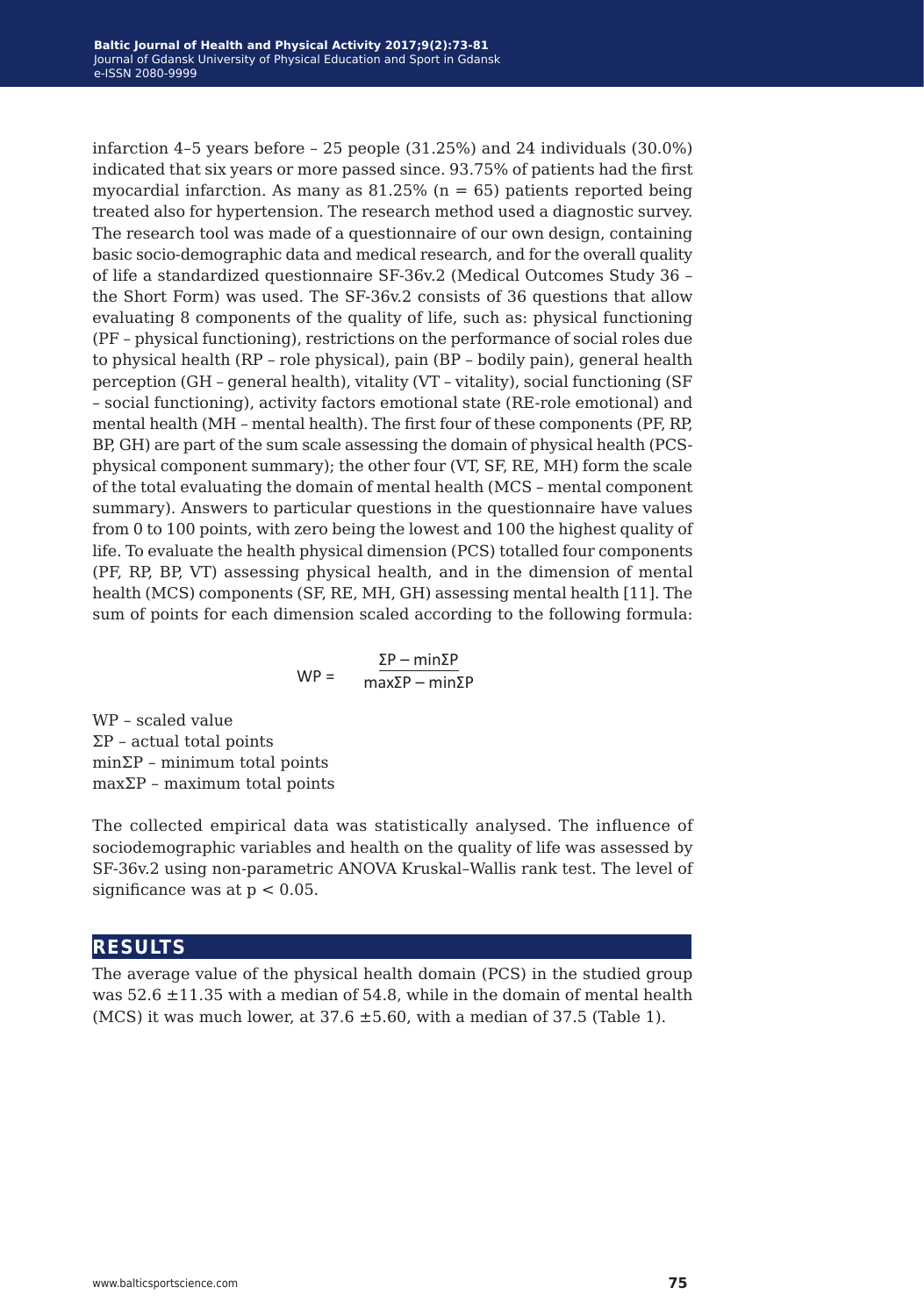Table 1. Characteristics of physical and mental health domains by SF-36v.2 with respect to the specific quality of life scales ( $N = 80$ )

| Domains/Scales               | M     | SD    | Min.  | Max.   | Percentile 10 | ME    | Percentile<br>90 |
|------------------------------|-------|-------|-------|--------|---------------|-------|------------------|
| PCS - physical health domain | 52.60 | 11.35 | 30.20 | 79.40  | 36.50         | 54.80 | 65.10            |
| PF - physical functioning    | 55.00 | 27.83 | 0.00  | 135.00 | 20.00         | 70.00 | 80.00            |
| RP - role physical           | 35.90 | 13.14 | 0.00  | 70.00  | 20.00         | 40.00 | 50.00            |
| BP - bodily pain             | 25.50 | 24.54 | 0.00  | 90.00  | 0.00          | 20.00 | 60.00            |
| GH - general health          | 62.10 | 10.45 | 40.00 | 90.00  | 50.00         | 60.00 | 75.00            |
| MCS - mental health domain   | 37.60 | 5.60  | 23.20 | 51.80  | 30.40         | 37.50 | 44.60            |
| VT - vitality                | 33.50 | 4.93  | 25.00 | 50.00  | 30.00         | 30.00 | 40.00            |
| SF - social functioning      | 49.10 | 5.18  | 37.50 | 62.50  | 37.50         | 50.00 | 50.00            |
| RE - role emotional          | 56.60 | 22.25 | 0.00  | 100.00 | 25.00         | 58.30 | 75.00            |
| MH - mental health           | 28.20 | 6.57  | 15.00 | 40.00  | 20.00         | 30.00 | 35.00            |

Explanation: N – number, M – arithmetic average, ME – median, SD – standard deviation, Min. – minimum, Max. – maximum

The highest average values in the domain of physical health (PCS) in the study group reached two scales of quality of life: perception of general health (GH) at the level of 62.1  $\pm$ 10.45 and physical fitness (PF) with a mean of 55.0  $\pm$ 27.83. The lowest average 25.5  $\pm$ 24.54 was in the scale of pain (BP). In the domain of mental health (MCS) the average individual scales affecting the quality of life had the following values: activity conditioned emotional state (RE) - 56.6  $\pm 22.25$ , social functioning (SF) - 49.1  $\pm 5.18$ , vitality (VT) - 33.5  $\pm$ 4.93, mental health (MH) - 28.2  $\pm$ 6.57. Furthermore, we analysed the influence of selected socio-demographic factors and medical evaluation of the level of quality of life of patients after myocardial infarction in the domain of physical activity (PCS), in accordance with the questionnaire SF-36v.2, and the results are presented in Table 2.

Table 2. Impact of the independent variables on the average level of the index in the area of the domain of physical health (PCS)

| Physical health domain (PCS)                      |                 |       |       |                                |  |  |
|---------------------------------------------------|-----------------|-------|-------|--------------------------------|--|--|
| Variables                                         | $N = 80$        | M     | SD    | Level of significance          |  |  |
| Sex                                               |                 |       |       |                                |  |  |
| Female                                            | 36              | 49.40 | 12.35 | $H = 4.66$<br>$p = 0.03*$      |  |  |
| Male                                              | 44              | 55.20 | 9.86  |                                |  |  |
| Age                                               |                 |       |       |                                |  |  |
| 41-50                                             | 6               | 51.10 | 13.41 | $H = 17.39$<br>$p = 0.0006***$ |  |  |
| $51 - 60$                                         | $\overline{15}$ | 50.50 | 13.93 |                                |  |  |
| 61-70                                             | 33              | 58.60 | 7.28  |                                |  |  |
| 71 or greater                                     | 26              | 46.50 | 10.23 |                                |  |  |
| Place of residence                                |                 |       |       |                                |  |  |
| country                                           | 27              | 51.40 | 12.96 | $H = 0.38$<br>$p = 0.53$       |  |  |
| city                                              | 53              | 53.20 | 10.51 |                                |  |  |
| Education                                         |                 |       |       |                                |  |  |
| elementary                                        | 9               | 40.60 | 5.84  |                                |  |  |
| vocational                                        | 37              | 53.00 | 11.06 | $H = 13.72$                    |  |  |
| secondary/college, post-secondary                 | 29              | 54.10 | 11.11 | $p=0.003***$                   |  |  |
| academic                                          | 5               | 62.20 | 7.05  |                                |  |  |
| Degree of disability N=61                         |                 |       |       |                                |  |  |
| considerable                                      | 23              | 45.90 | 9.96  | $H = 15.33$                    |  |  |
| moderate                                          | 38              | 57.10 | 9.27  | $p = 0.0001***$                |  |  |
| low                                               |                 |       | ÷,    |                                |  |  |
| Duration of illness                               |                 |       |       |                                |  |  |
| 7 to 12 months                                    | 8               | 48.80 | 11.63 |                                |  |  |
| 1-3 years                                         | 23              | 54.00 | 12.51 | $H = 2.82$                     |  |  |
| 4-5 years                                         | $\overline{25}$ | 54.40 | 10.05 | $p = 0.41$                     |  |  |
| 6 years or longer                                 | 24              | 50.60 | 11.45 |                                |  |  |
| Performing checkups and the use of medical advice |                 |       |       |                                |  |  |
| yes (systematically)                              | 66              | 53.60 | 11.20 | $H = 2.78$<br>$p = 0.24$       |  |  |
| rarely                                            | 10              | 49.20 | 13.07 |                                |  |  |
| irregularly                                       | 4               | 44.40 | 3.43  |                                |  |  |
| Blood pressure control                            |                 |       |       |                                |  |  |
| yes                                               | 63              | 53.60 | 11.27 | $H = 1.67$<br>$p = 0.19$       |  |  |
| sometimes                                         | 17              | 48.70 | 11.12 |                                |  |  |
| Support received from family / friends $N = 79$   |                 |       |       |                                |  |  |
| yes (always, systematically)                      | 72              | 54.00 | 11.08 | $H = 9.18$                     |  |  |
| yes (occasionally)                                | 7               | 40.10 | 4.27  | $p = 0.01*$                    |  |  |

Statistically significant:  $p < 0.05$ \*;  $p < 0.01$ \*\*;  $p < 0.001$ \*\*\*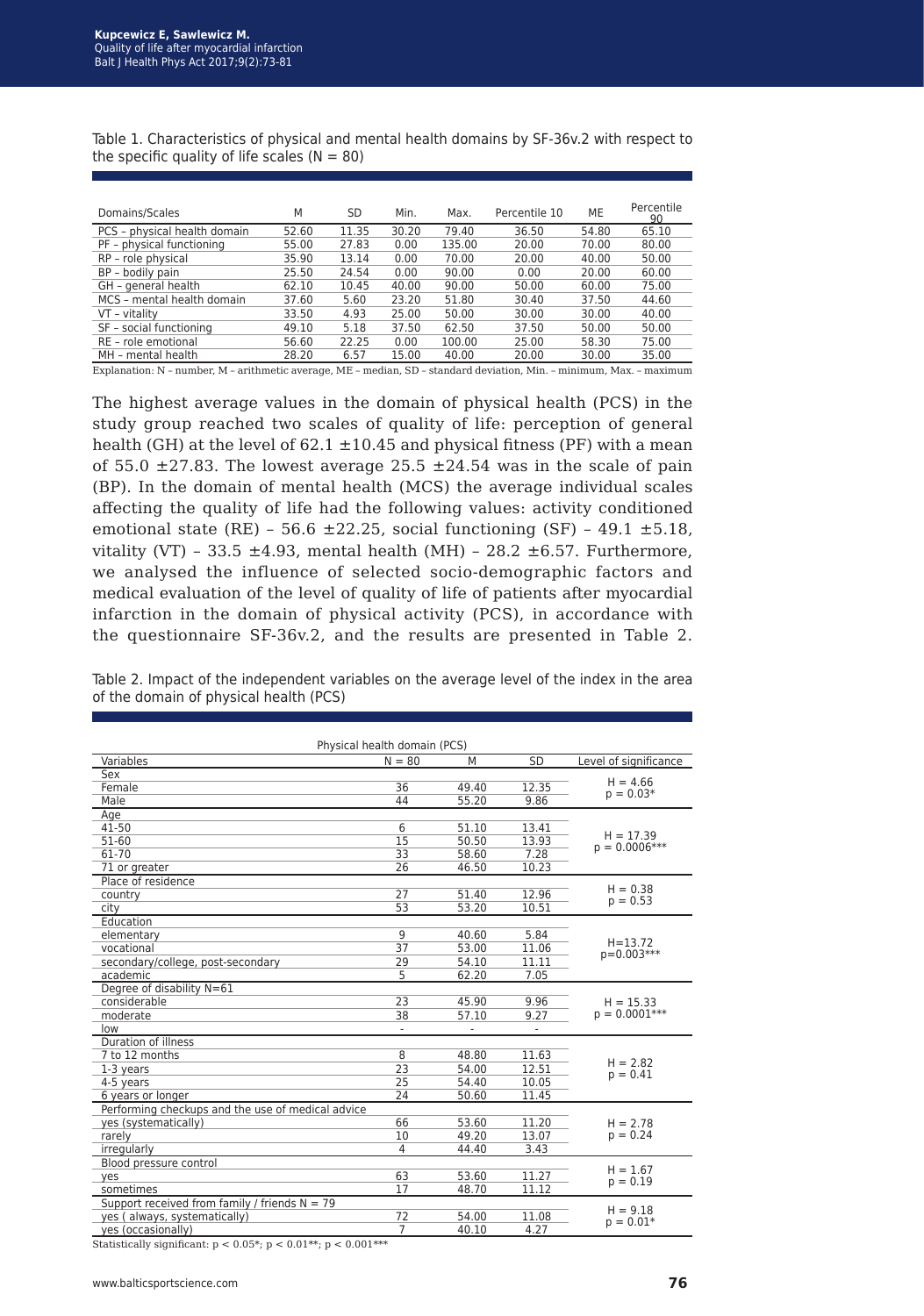The analysis found that gender ( $p = 0.03$ ), age ( $p = 0.0006$ ), education  $(p = 0.003)$ , disability  $(p = 0.0001)$  and received support from family/friends  $(p = 0.01)$  has a significant impact on the quality of life in the area of physical activity domain (PCS). Men have a statistically significantly ( $p = 0.03$ ) higher level of quality of life in the area of physical activity domain (PCS)  $(55.2 \pm 9.86)$ than women  $(49.4 \pm 12.35)$ . It turned out that the respondents aged 71 and above have a statistically significantly  $(p = 0.01)$  lower level of quality of life in the area of physical activity domain (PCS) (46.5  $\pm$ 10.23) than younger respondents aged 61 to 70 years old  $(58.6 \pm 7.28)$ . Respondents' education is another variable having a significant (p=0.003) effect on the differentiation of results in the domain of physical activity (PCS). People with primary education have a lower level of the quality of life than people with vocational education  $(p = 0.03)$ , secondary/post-secondary education  $(p = 0.01)$  and higher  $(p = 0.03)$ 0.001). A high percentage of respondents (76.25%;  $n = 61$ ) has a degree of disability. People with a moderate degree of disability have a significantly (p = 0.0001) higher level of the quality of life (57.1  $\pm$ 9.27) in the physical dimension than those with a considerable degree of disability (45.9  $\pm$ 9.96). In the studied group there were no people with a slight degree of disability. Family/relatives give patients a sense of security and support. Support received by respondents determines their quality of life at the significance level of p=0.01 and is much higher in people who receive always/regularly support (54.0  $\pm$ 11.08) than in those who receive it occasionally (40.1  $\pm$ 4.27). Other variables, such as place of residence, duration of illness, regular check-ups and use of medical advice and control of blood pressure do not affect the quality of life in this domain (PCS).

The next step in the research was to understand the extent to which sociodemographic and medical factors differentiate the quality of life in patients after myocardial infarction in the area of mental health domain (MCS). The results are shown in Table 3.

Analysis of the data (Table 3) shows that variables, such as age  $(p = 0.006)$ , education ( $p = 0.03$ ), duration of disease ( $p = 0.03$ ), performing check-ups and the use of medical advice  $(p = 0.001)$ , control of blood pressure  $(p = 0.00001)$ , support received from family/friends ( $p = 0.0005$ ), significantly contribute to the quality of life in the dimension of mental health (MCS). Respondents aged 51 to 60, who can be professionally active, have a statistically significantly (p  $= 0.02$ ) lower quality of life (35  $\pm$ 6.14) than those aged 61 to 70 (40.3  $\pm$ 4.12). It was found that people with elementary education have a significantly lower quality of life than people with secondary/post-secondary ( $p = 0.04$ ) and higher education ( $p = 0.02$ ). The duration of illness is an important factor that determines the quality of life in the domain of mental health (MCS). Those who had struggled with the disease for a few months – up to a year had a statistically significantly ( $p = 0.02$ ) lower average quality of life in the area of mental health domain (MCS) (33  $\pm$ 4.87) than those who stated that they had had myocardial infarction 4 to 5 years before (39.5  $\pm$ 4.23). Performing check-ups and the use of medical advice and control of blood pressure is an important factor in the prevention of cardiovascular diseases. People who regularly check their health and systematically benefit from medical consultations have a statistically significantly ( $p = 0.01$ ) higher average quality of life in the area of mental health domain (MCS) (38.6  $\pm$ 5.23) than those who rarely do check-ups and rarely use medical advice  $(32.7 \pm 4.19)$ . In our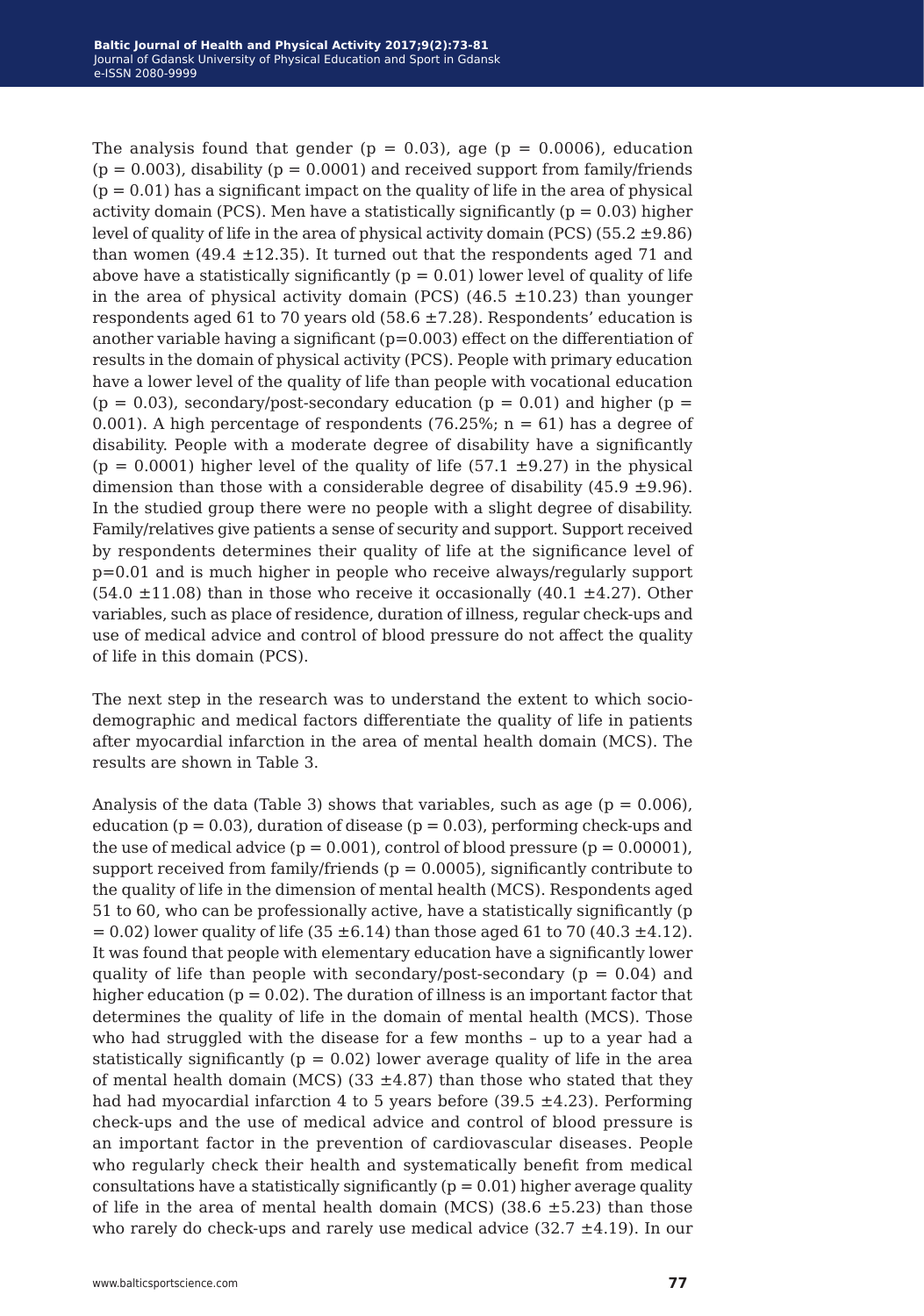study, it was found that people who regularly monitor blood pressure have a significantly ( $p = 0.00001$ ) higher level of an average quality of life in the area of mental health (MCS) (38.9  $\pm$ 5.23) than those who rarely measure their blood pressure (32.8  $\pm$ 4.19). Those who occasionally receive support from family/friends have a statistically significantly ( $p = 0.00$ ) lower average quality of life in the area of mental health (MCS) (30.6  $\pm$ 1.23) than those who regularly/always receive it  $(38.4 \pm 5.25)$ . Other variables, such as gender, place of residence, or degree of disability, do not determine the quality of life of patients after myocardial infarction in the dimension of mental health (MCS).

Table 3. Effect of the independent variables on the average level of the index in the area of mental health domain (MCS)

|                                                   |                | Mental health domain (MCS) |                |                              |  |
|---------------------------------------------------|----------------|----------------------------|----------------|------------------------------|--|
| Variables                                         | $N = 80$       | M                          | <b>SD</b>      | Level of significance        |  |
| Sex                                               |                |                            |                |                              |  |
| female                                            | 36             | 36.60                      | 5.54           | $H = 1.59$                   |  |
| male                                              | 44             | 38.40                      | 5.56           | $p = 0.20$                   |  |
| Age                                               |                |                            |                |                              |  |
| 41-50                                             | 6              | 33.60                      | 6.43           | $H = 12.59$                  |  |
| 51-60                                             | 15             | 35.00                      | 6.14           | $p = 0.006***$               |  |
| 61-70                                             | 33             | 40.30                      | 4.12           |                              |  |
| 71 or greater                                     | 26             | 36.60                      | 5.45           |                              |  |
| Place of residence                                |                |                            |                | $H = 0.38$                   |  |
| country                                           | 27             | 37.10                      | 6.31           | $p = 0.53$                   |  |
| city                                              | 53             | 37.80                      | 5.24           |                              |  |
| Education                                         |                |                            |                |                              |  |
| elementary                                        | 9              | 34.50                      | 5.65           | $H = 9.26$                   |  |
| vocational                                        | 37             | 36.70                      | 5.30           | $p = 0.03*$                  |  |
| secondary/college, post-secondary                 | 29             | 38.90                      | 5.51           |                              |  |
| academic                                          | 5              | 41.80                      | 5.14           |                              |  |
| Degree of disability $N = 61$                     |                |                            |                |                              |  |
| considerable                                      | 23             | 37.50                      | 5.75           | $H = 0.39$                   |  |
| moderate                                          | 38             | 38.60                      | 4.85           | $p = 0.52$                   |  |
| low                                               | L,             |                            | $\blacksquare$ |                              |  |
| Duration of illnes                                |                |                            |                |                              |  |
| 7 to 12 months                                    | 8              | 33.00                      | 4.87           | $H = 9.01$                   |  |
| 1-3 years                                         | 23             | 36.60                      | 5.67           | $p = 0.03*$                  |  |
| 4-5 years                                         | 25             | 39.50                      | 4.23           |                              |  |
| 6 years or longer                                 | 24             | 38.00                      | 6.22           |                              |  |
| Performing checkups and the use of medical advice |                |                            |                |                              |  |
| yes (systematically)                              | 66             | 38.60                      | 5.33           | $H = 13.69$ , $p = 0.001***$ |  |
| rarely                                            | 10             | 32.70                      | 4.69           |                              |  |
| irregularly                                       | $\overline{4}$ | 32.60                      | 2.25           |                              |  |
| Blood pressure control                            | $H = 16.58$    |                            |                |                              |  |
| yes                                               | 63             | 38.90                      | 5.23           | $p = 0.00001***$             |  |
| sometimes                                         | 17             | 32.80                      | 4.19           |                              |  |
| Support received from family / friends $N = 79$   | $H = 15.28$    |                            |                |                              |  |
| yes (always, systematically)                      | 72             | 38.40                      | 5.25           | $p = 0.0005***$              |  |
| yes (occasionally)                                | $\overline{7}$ | 30.60                      | 1.23           |                              |  |

Statistically significant:  $p < 0.05^*$ ;  $p < 0.01^{**}$ ;  $p < 0.001^{***}$ 

## **discussion**

Research results indicate that the average quality of life in the studied group of patients after myocardial infarction was significantly higher in the domain of physical activity (PCS) than in the domain associated with mental activity (MCS). Similar results were obtained in studies conducted by Blaszczyk et al. on 50 patients after myocardial infarction treated in Family Medicine Practice in Wroclaw. The researchers found a lower quality of life among the studied patients, especially in terms of the level of physical activity (PCS). They noted a higher quality of life in the area of physical activity domain (PCS) in women than in men [12]. In our study we observed a different situation. Men had significantly higher levels of the quality of life in the area of physical activity domain (PCS) than women. In the domain of mental health (MCS) there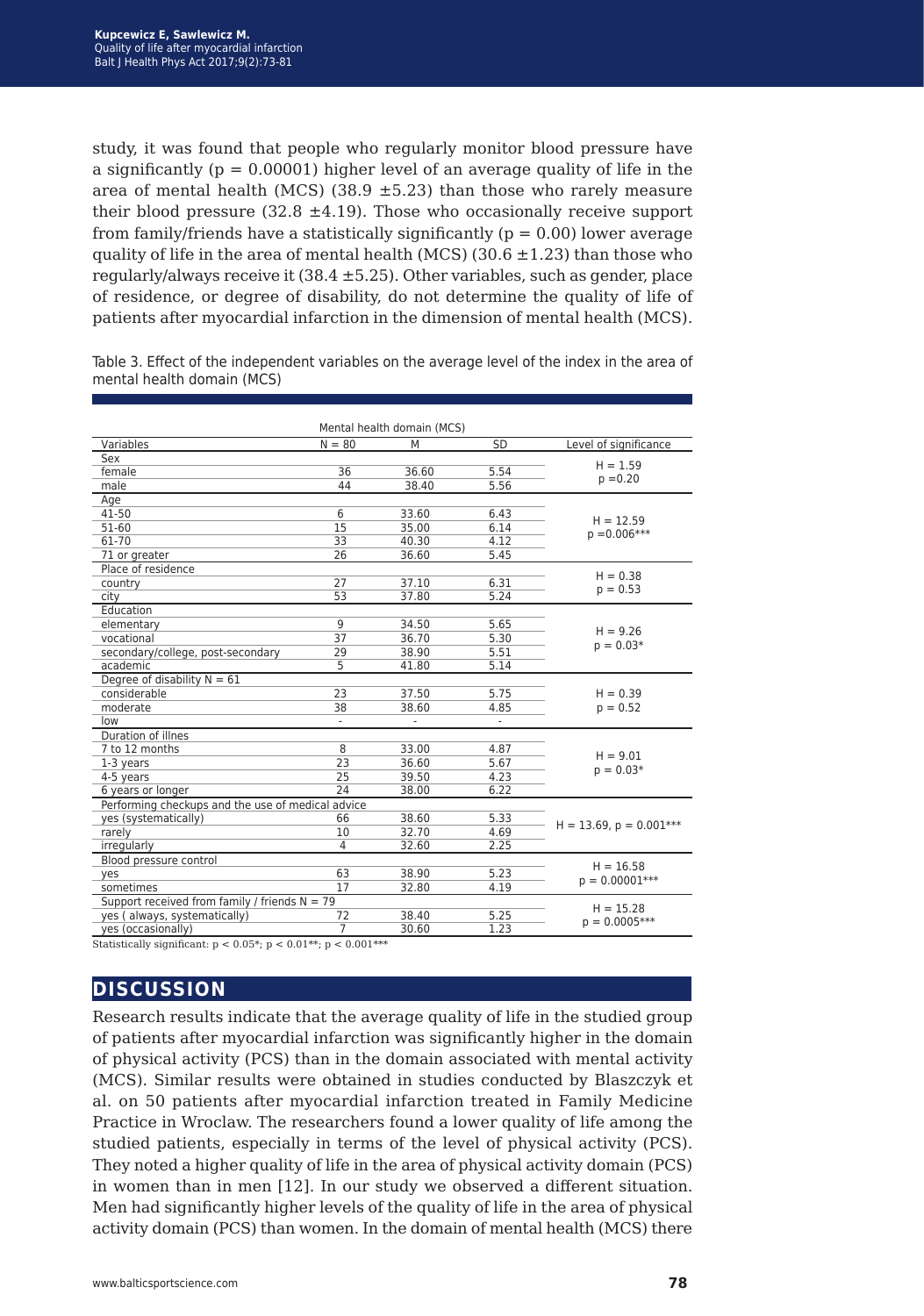were no significant differences between men and women. Other researchers have noted differences between genders in the quality of life of patients with cardiovascular disease. Many studies confirmed a lower quality of life of women compared to the corresponding in age men [13, 14]. In a study conducted by Pałczak and Uchmanowicz on 50 patients after myocardial infarction, there was no significant difference in the self-assessment of quality of life in the field of PCS ( $p > 0.05$ ) and MCS ( $p > 0.05$ ) in women and men. On the other hand, we observed a statistically significant negative correlation between the assessment of quality of life made using the SF-36 in the PCS domain and the age group (older people stated a worse quality of life)  $rs = -0.395$ ;  $p = 0.006$  [9]. In turn, the research conducted by  $\dot{Z}$ ołnierczuk-Kieliszek et al. in a group of 100 patients with cardiovascular disease showed that women achieved worse results than men both in terms of physical health (PCS) and mental health (MCS) and the scales of physical functioning, somatic pain, vitality, emotional role, mental health, but these relationships were statistically insignificant. By contrast, the authors of the study observed a statistically significant negative correlation between the assessment of the quality of life made using the SF-36 in the PCS domain and the time elapsed since myocardial infarction  $rS = -0.293$ ;  $p = 0.039$ . All groups showed that the duration of illness decreased the quality of life the most in the dimension of comprehensive mental health (MCS) as well as in the areas of social functioning (SF) and mental health (MH) ( $p < 0.05$ ) [15]. Dias et al., analysing the quality of life using the SF-36 questionnaire in a group of 278 patients treated in hospital for acute coronary syndromes found that worse mental health (MCS) in the follow-up was associated with female gender. The values of the level of physical activity (PCS) below the average follow-up also occurred more frequently in women [16].

In our study, patients who had had myocardial infarction 4–5 years before enjoyed better health MCS domain than those who had struggled with the disease for a few months – up to a year. Also, performing systematic screening and using medical advice and blood pressure self-control determined a better quality of life for patients. The analysis of the literature shows that the presence of negative emotional states worsens the quality of life, and depression is an independent risk factor for coronary heart disease [17]. Muller-Tasch et al. found that the main determinant of a worse quality of life in patients with heart failure was the presence of depressive disorders. Researchers found a statistically significant relationship between depression and all the indicators of quality of life according to the SF-36 [18]. Other authors report that the proportion of patients requiring pharmacological treatment for depression is higher among patients after myocardial infarction and with symptoms of heart failure (HF, heart failure) than among patients with stable angina [19].

In our study, it was found that in the Physical Activity Domain (PCS) people aged 51 to 60 showed a significantly lower quality of life than the elderly. This is due to the fact that younger people hold different social and professional responsibilities and the emerging disease often suddenly reduces their ability to fulfil these responsibilities. Van Jaarsveld et al. also showed that patients of both sexes under 55 years of age assessed their quality of life significantly lower than older people [20]. However, in studies conducted by Arendarczyk and Łoboz-Grudzień it was found that the quality of life of patients after myocardial infarction declines with patients' increasing age [21]. In the analysis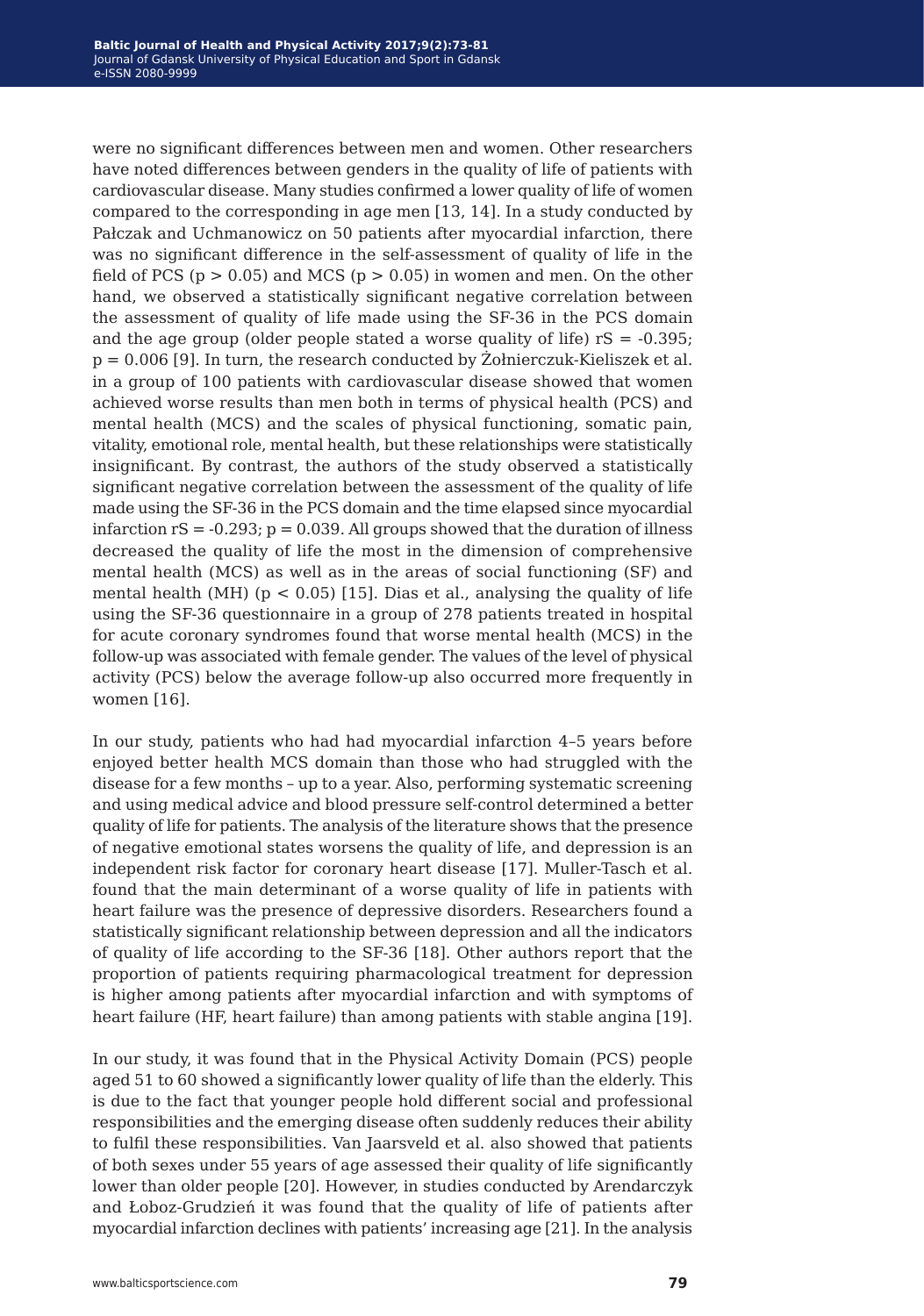by German researchers in a group of patients with symptoms of chronic stable heart failure the lowest values related to the quality of life indicators included in total physical health (PCS), and in particular restrictions on the roles played because of physical health and general health perception [22, 23]. Similar results were obtained by authors in a British survey: the lowest level of the quality of life was observed in the indicators associated with total physical health, and the absolute values were almost twice lower than the standards for the British population [23, 24]. In summary, many authors indicate that the related quality of life state of health is an important indicator that should be considered on a par with medical health indicators. Monitoring the quality of life of patients with chronic diseases can be useful in the modification of treatment and in the risk stratification of death or additional hospitalization [24, 25, 26, 27].

### **conclusions**

- 1. Quality of life in patients after myocardial infarction is varied.
- 2. Factors that influence the physical domain of patients' quality of life the most are: gender, age, education and disability.
- 3. Preventive measures related to systematic execution of examinations, use of medical advice and self-monitoring of blood pressure determined the quality of patients' lives in the psychological domain.
- 4. Support from family/friends determines the quality of patients' lives in both the physical and the mental domains.
- 5. It is appropriate to monitor the quality patients' lives after myocardial infarction and take preventive action affecting the quality of life.

### **references**

- [1] de Walden Gałuszko K. Ocena jakości życia uwarunkowana stanem zdrowia. In: Meyza J, editor. Jakość życia w chorobie nowotworowej [Quality of life assessment conditioned by the state of health. In: Quality of life in cancer]. Warszawa: Centrum Onkologii IMSC; 1997, 77-82. Polish.
- [2] Wnuk M, Zielonka D, Purandare B, et al. Przegląd koncepcji jakości życia w naukach społecznych [Overview of the concept of the quality of life in social sciences]. Hygeia Public Health. 2013;48(1):10- 16. Polish.
- [3] Tobiasz-Adamczyk B. Geneza zdrowia, koncepcje i ewolucja pojęcia jakości życia. In: Kawecka-Jaszcz K, Klocek M, Tobiasz-Adamczyk B, eds. Jakość życia w chorobach układu sercowo-naczyniowego [Genesis of health, concepts and evolution of the concept of quality of life. In: Quality of life in diseases of the cardiovascular system]. Poznań: Termedia; 2006, 9-42. Polish.
- [4] Wołowicka L, Jaracz K. Jakość życia warunkowana stanem zdrowia w badaniach własnych [Quality of life conditioned by the state of health in our study]. Post Pielęgn Prom Zdrow. 1998;13:81-85. Polish.
- [5] Trojanowska A. Znaczenie badań nad jakością życia w medycynie [The importance of the quality of life in medicine]. Zdr Publ. 2011;121(1):99-103. Polish.
- [6] Siegrist I, Junge A. Conceptual and methodological problems in quality of life in clinical medicine. Soc Sci Med. 1989;29:463-70.
- [7] Cieślik B. Wpływ chorób serca na jakość życia opracowanie na podstawie przeglądu piśmiennictwa [Influence of the heart diseases on quality of life – literature of life]. Acta Bio-Optica et Informatica Medica. 2014;20(2):101-118. Polish.
- [8] Cieślik A, Szykowska-Styczyrz J. Wpływ wczesnej rehabilitacji kardiologicznej na ocenę jakości własnego życia u chorych po przebytych ostrych zespołach wieńcowych [The impact of early cardiac rehabilitation on the quality of their own life assessment in patients with a history of acute coronary syndromes]. Kardiologia Polska. 2009;67(5):583-586. Polish.
- [9] Pałczak E, Uchmanowicz I. Analiza czynników wpływających na jakość życia po zawale mięśnia sercowego [Analysis of factors affecting quality of life following myocardial infarction]. Piel Zdr Publ. 2012;2(1):29-37. Polish.
- [10] Kopczyńska-Tyszko A. Reakcje emocjonalne chorujących na nowotwór. In: Kubacka-Jasiecka D, Łosiak W, eds. Psychologia współczesna wobec pacjentów onkologicznych [Emotional responses of patients suffering from cancer. In: Psychology contemporary to cancer patients.]. Kraków: Wyd. Uniwersytetu Jagiellońskiego; 1999, 125-138. Polish.